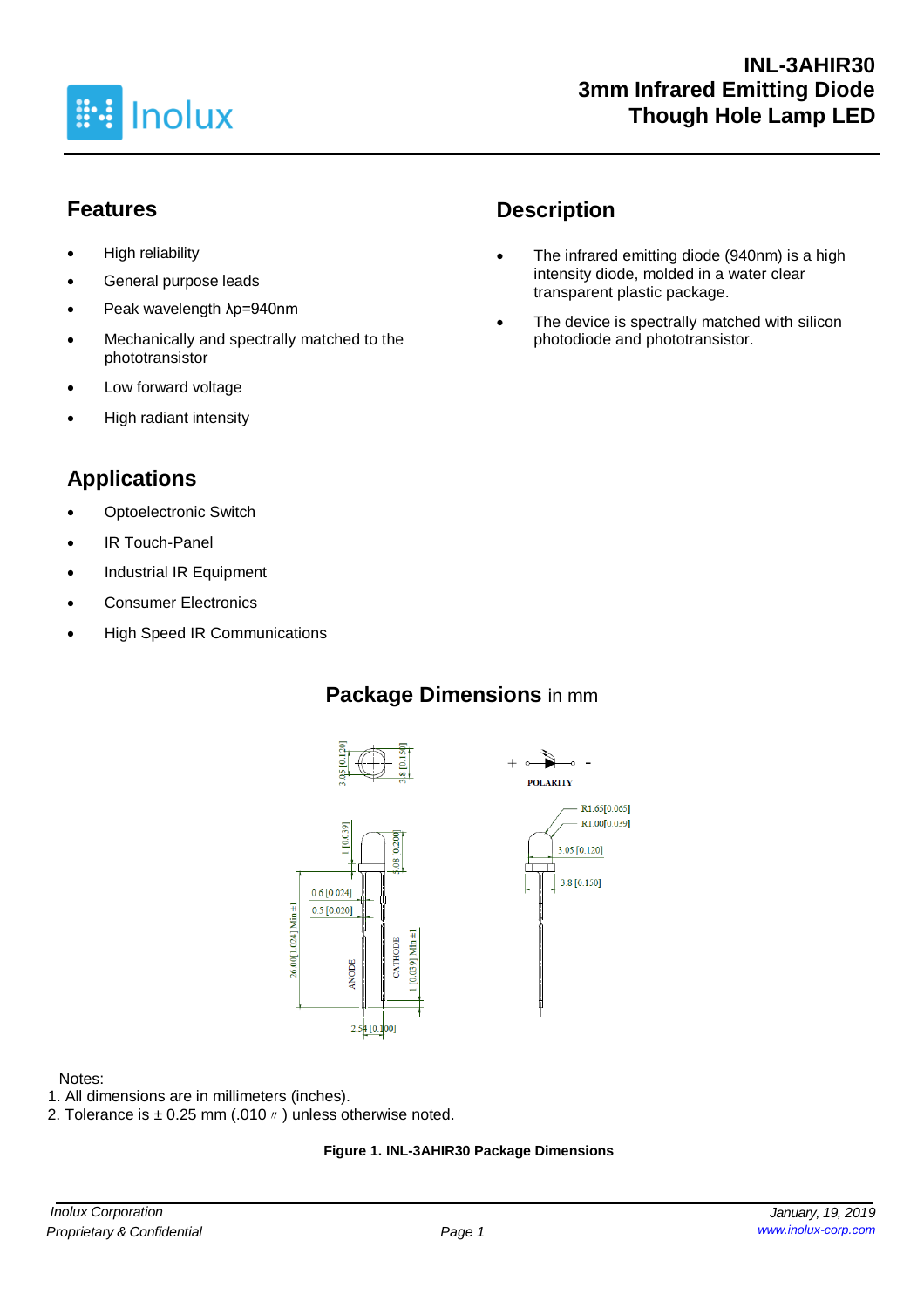

# **Absolute Maximum Rating at 25<sup>o</sup>C** (Note 1)

| Product     | Emission<br>Color | $P_d$ (mW) | $I_F$ (mA) | $I_{FP}^*(A)$ | $V_R(V)$ | $\mathsf{T}_{\mathsf{OP}}$ (°C) | $T_{ST}$ (°C) |
|-------------|-------------------|------------|------------|---------------|----------|---------------------------------|---------------|
| INL-3AHIR30 | Infrared          | 150        | 100        |               | 5        | -40°C~+80°C                     | -40°C~+85°C   |

#### **Notes**

1. Condition for IFP is pulse of 1/10 duty and 1kHz frequency

### **Electrical Characteristics**  $T_A = 25^\circ C$  (Note 1)

| Product     | Emission |           | $V_F(V)$ |     | $\lambda$ (nm)       |                      |                     | Viewing<br>Angle | Ee(mW/sr) |      |
|-------------|----------|-----------|----------|-----|----------------------|----------------------|---------------------|------------------|-----------|------|
|             | Color    | $I_F(mA)$ | min      | max | $\lambda_{\text{D}}$ | $\Lambda_{\text{P}}$ | $\triangle \lambda$ | $2 \theta 1/2$   | min       | typ. |
| INL-3AHIR30 | Infrared | 20        | 0.8      | 1.5 | ۰                    | 940                  | 50                  | 30               | 6         | 10   |

#### **Notes**

1. Performance guaranteed only under conditions listed in above tables.

### **ESD Precaution**

ATTENTION: Electrostatic Discharge (ESD) protection

The symbol above denotes that ESD precaution is needed. ESD protection for GaP and AlGaAs based chips is necessary even though they are relatively safe in the presence of low static-electric discharge. Parts built with AlInGaP, GaN, or/and InGaN based chips are STATIC SENSITIVE devices. ESD precaution must be taken during design and assembly. If manual work or processing is needed, please ensure the device is adequately protected from ESD during the process.

Please be advised that normal static precautions should be taken in the handling and assembly of this device to prevent damage or degradation which may be induced by electrostatic discharge (ESD).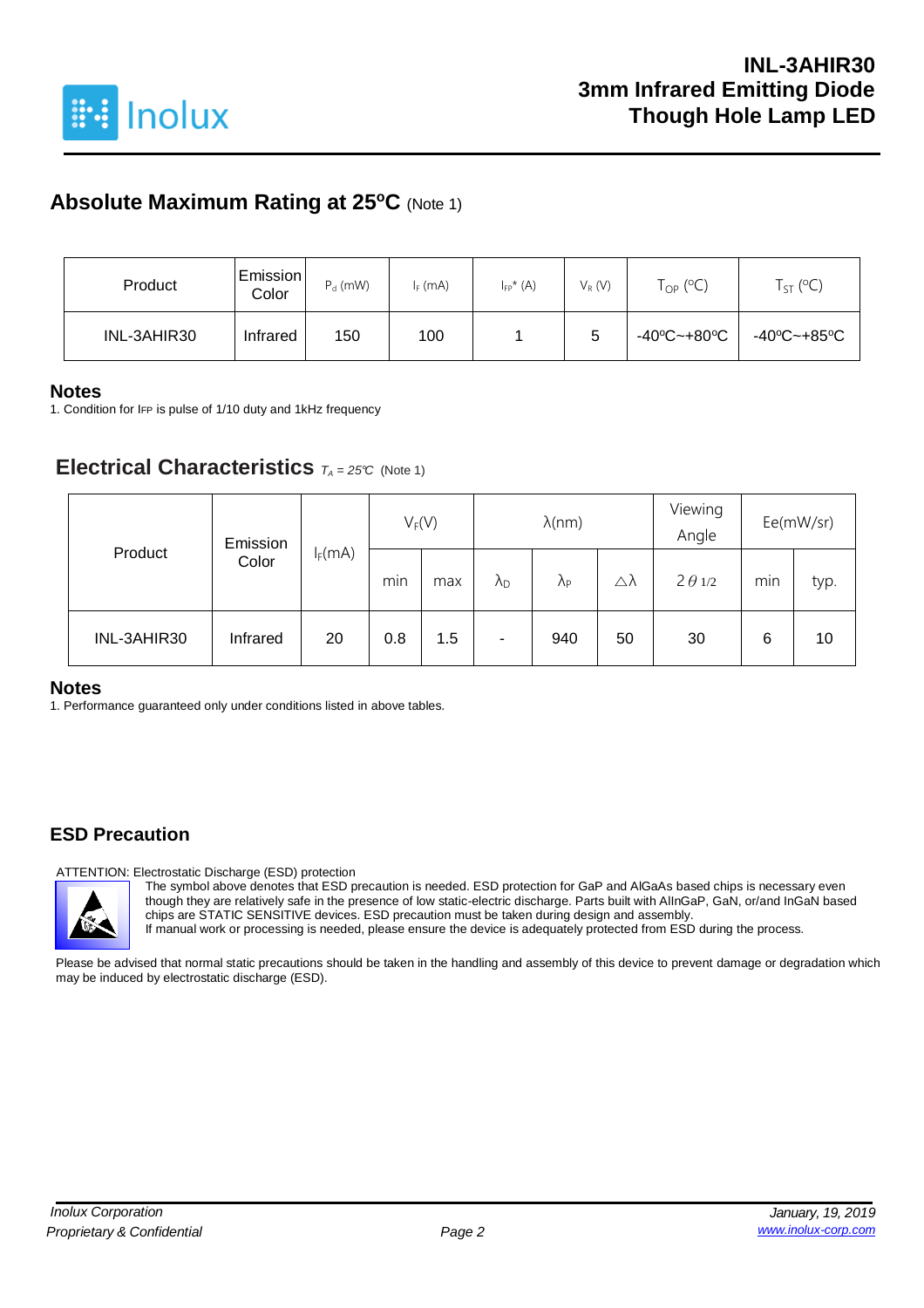

# **Typical Characteristic Curves**

## **Spectral Distribution**



### Peak Emission Wavelength & **Ambient Temperature**



### Forward Current & Forward Voltage



### Forward Current & **Ambient Temperature**

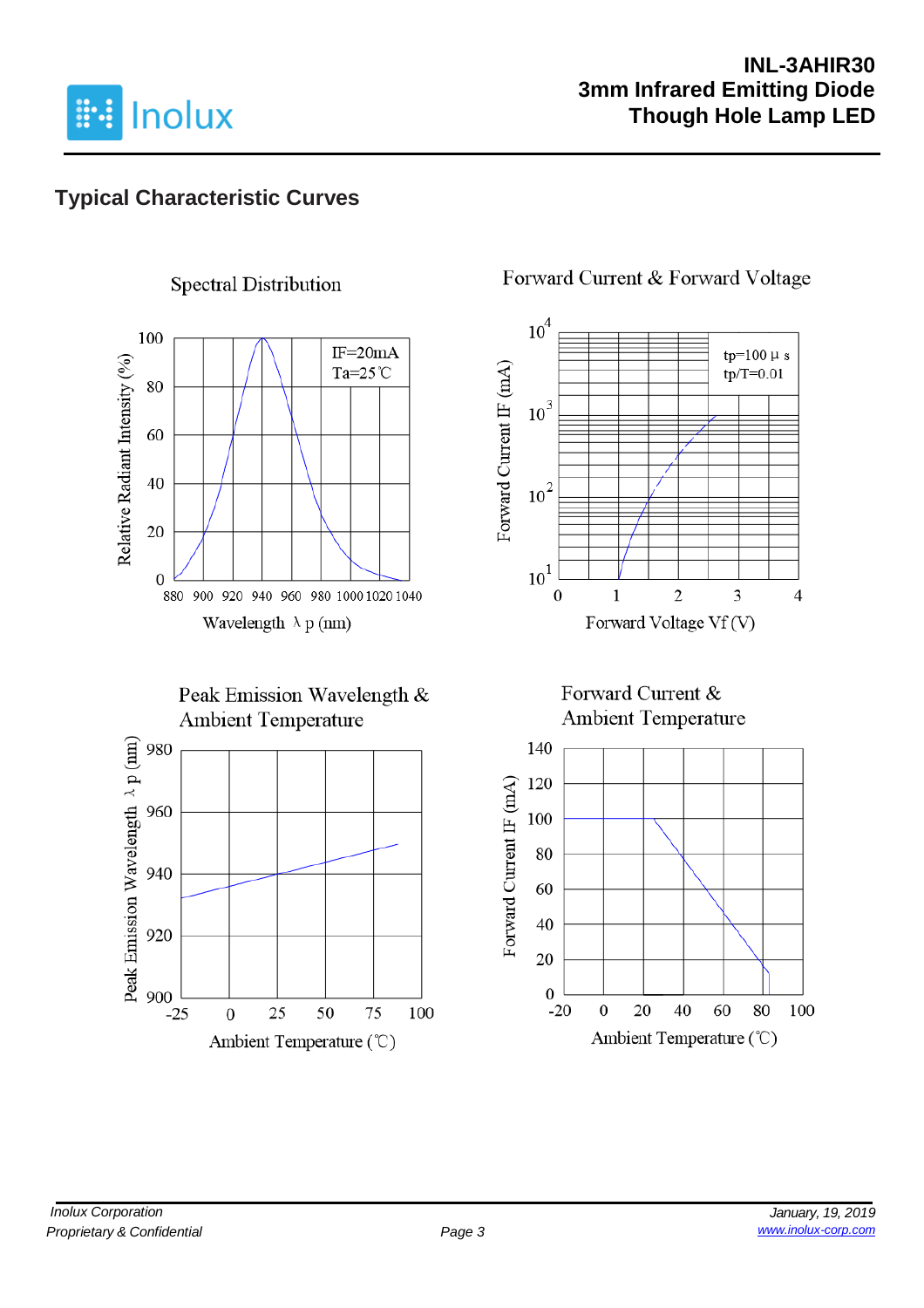

### **INL-3AHIR30 3mm Infrared Emitting Diode Though Hole Lamp LED**



Ambient Temperature (°C)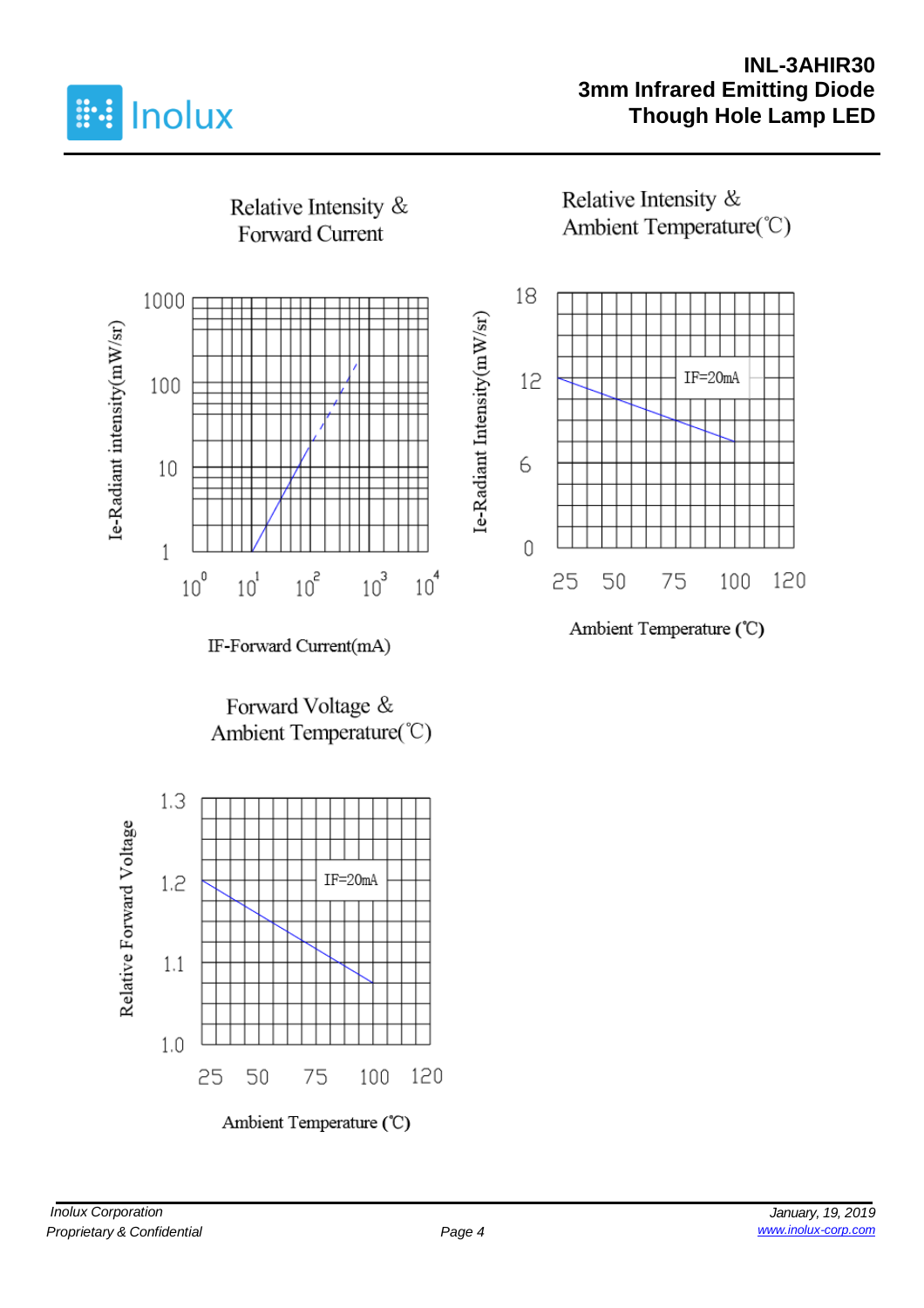

# **Typical Characteristic Curves – Radiation Pattern**



# **Ordering Information**

| Product     | Emission<br>Color | [echnology | <b>Test Current</b><br>$I_F$ (mA) | <b>Radiant Intensity</b><br>Ee (mW/sr)<br>(Typ.) | Forward<br>Voltage<br>$V_F(V)$<br>(Typ.) | Orderable<br>Part Number |
|-------------|-------------------|------------|-----------------------------------|--------------------------------------------------|------------------------------------------|--------------------------|
| INL-3AHIR30 | Infrared          | AlGaAs     | 20                                | 10                                               | 1.2                                      | INL-3AHIR30              |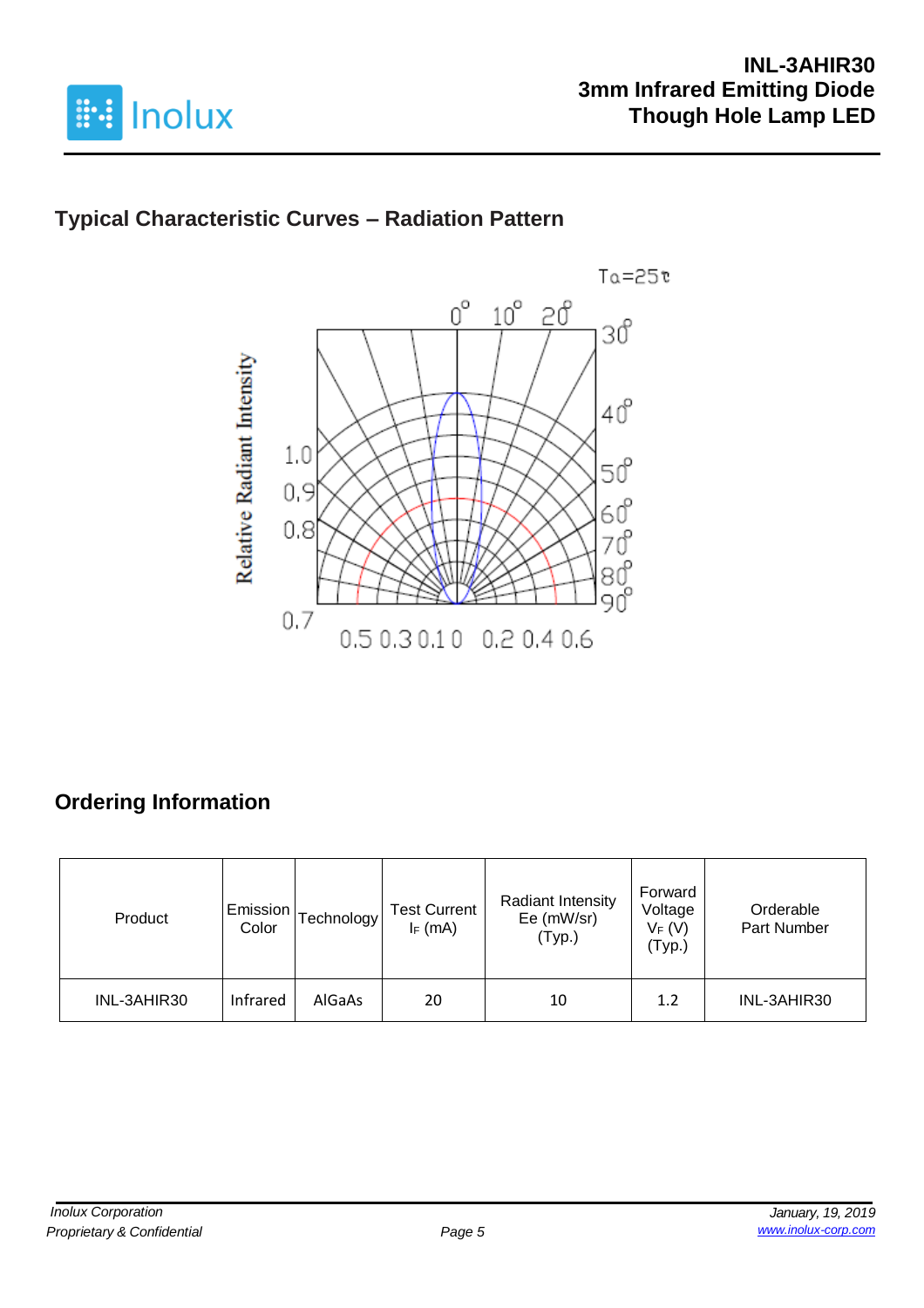

# **Label Specifications**



# **Inolux P/N:**

| $\mathbf{I}$ | ${\sf N}$           | L | 3 | A                         | $\overline{\phantom{a}}$ | <b>HIR</b>       | 3              | $\pmb{0}$ | $\blacksquare$ | Χ | X                       | X | X |
|--------------|---------------------|---|---|---------------------------|--------------------------|------------------|----------------|-----------|----------------|---|-------------------------|---|---|
|              | Package             |   |   | Lens                      | Color                    |                  | View Angle     |           |                |   | Customized<br>Stamp-off |   |   |
|              | Inolux<br>Lamp Type |   |   | $3A =$<br>standard<br>3mm | (Blank)<br>$=$ clear     | $HIR =$<br>940nm | $30 = 30$ deg. |           |                |   |                         |   |   |

### **Lot No.:**

| -        | - |                     |  |       | 01   | 24     | 001 |
|----------|---|---------------------|--|-------|------|--------|-----|
| Internal |   |                     |  |       |      |        |     |
| Tracker  |   | Year (2017, 2018, ) |  | Month | Date | Serial |     |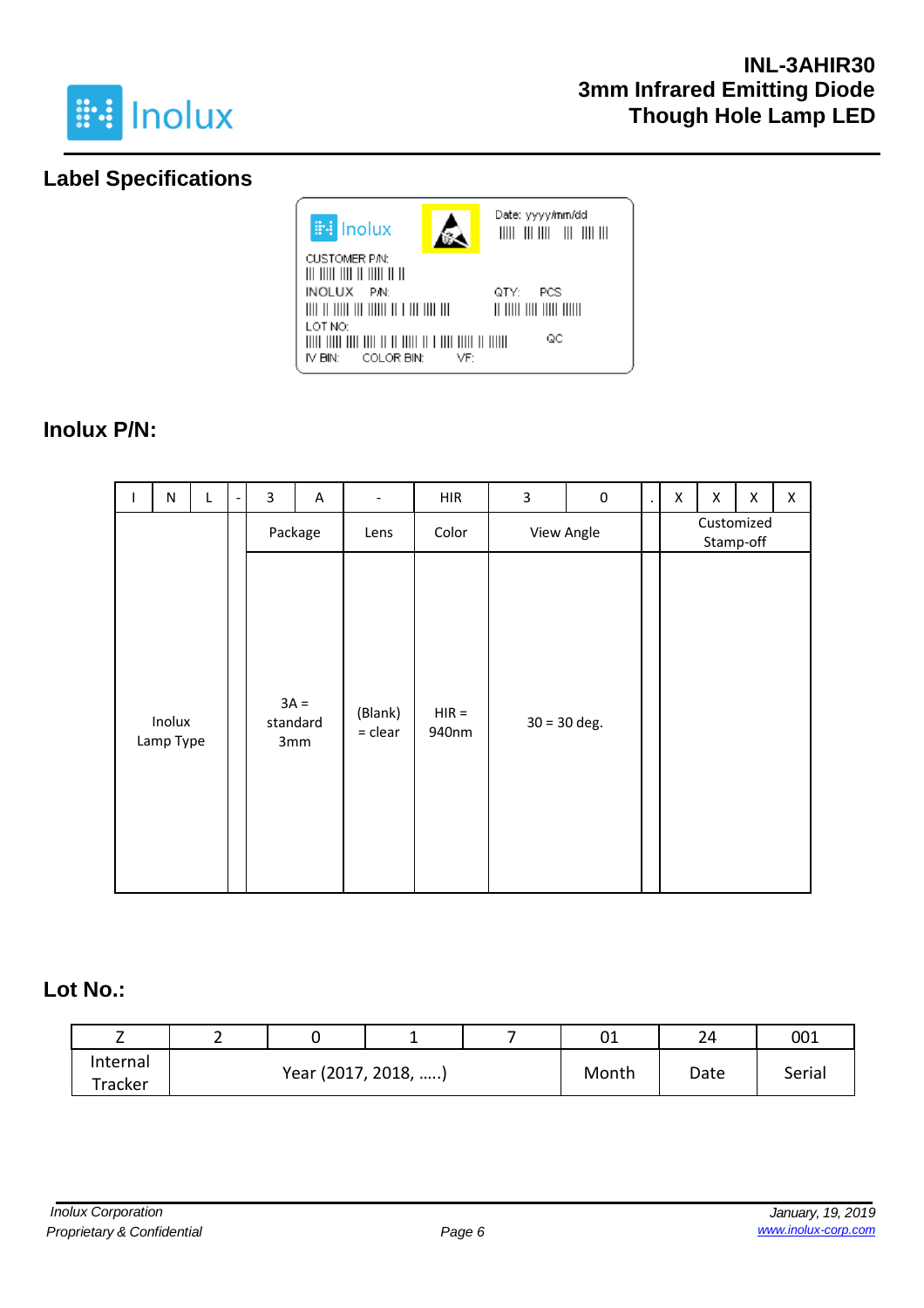

# **Reliability**

| Item                 | Frequency/ lots/ samples/  | Standards           | Conditions                                 |  |  |
|----------------------|----------------------------|---------------------|--------------------------------------------|--|--|
|                      | failures                   | Reference           |                                            |  |  |
|                      | For all reliability        | J-STD-020           | 1.) Baking at 85°C for 24hrs               |  |  |
| Precondition         | monitoring tests according |                     | 2.) Moisture storage at 85°C/60% R.H. for  |  |  |
|                      | to JEDEC Level 2           |                     | 168hrs                                     |  |  |
|                      | 1Q/ 1/ 22/ 0               | JESD22-B102-B       | Accelerated aging 155°C/24hrs              |  |  |
| Solderability        |                            | <b>And CNS-5068</b> | Tinning speed: 2.5+0.5cm/s                 |  |  |
|                      |                            |                     | Tinning: A: 215°C/ 3+1s or B: 260°C/ 10+1s |  |  |
|                      |                            | <b>CNS-5067</b>     | Dipping soldering terminal only            |  |  |
| Resistance to        |                            |                     | Soldering bath temperature                 |  |  |
| soldering heat       |                            |                     | A: 260+/-5°C; 10+/-1s                      |  |  |
|                      |                            |                     | B: 350+/-10°C; 3+/-0.5s                    |  |  |
|                      | 1Q/ 1/ 40/ 0               | CNS-11829           | 1.) Precondition: 85°C baking for 24hrs    |  |  |
| Operating life test  |                            |                     | 85°C/ 60%R.H. for 168hrs                   |  |  |
|                      |                            |                     | 2.) Tamb25°C; IF=20mA; duration 1000hrs    |  |  |
| High humidity,       | 1Q/1/45/0                  | JESD-A101-B         | Tamb: 85°C                                 |  |  |
| high temperature     |                            |                     | Humidity: 85% R.H., IF=5mA                 |  |  |
| bias                 |                            |                     | Duration: 1000hrs                          |  |  |
| High temperature     | 1Q/ 1/ 20                  | IN specs.           | Tamb: 55°C                                 |  |  |
| bias                 |                            |                     | $IF = 20mA$                                |  |  |
|                      |                            |                     | Duration: 1000hrs                          |  |  |
|                      | 1Q/1/40/0                  |                     | Tamb25°C, If=20mA,, Ip=100mA, Duty         |  |  |
| Pulse life test      |                            |                     | cycle=0.125 (tp=125 $\mu$ s, T=1sec)       |  |  |
|                      |                            |                     | Duration 500hrs)                           |  |  |
|                      | 1Q/ 1/ 76/ 0               | JESD-A104-A         | A cycle: -40 degree C 15min; +85 degree C  |  |  |
|                      |                            | IEC 68-2-14, Nb     | 15 <sub>min</sub>                          |  |  |
| Temperature          |                            |                     | Thermal steady within 5 min                |  |  |
| cycle                |                            |                     | 300 cycles                                 |  |  |
|                      |                            |                     | 2 chamber/ Air-to-air type                 |  |  |
| <b>High humidity</b> | 1Q/ 1/ 40/ 0               | <b>CNS-6117</b>     | $60+3°C$                                   |  |  |
| storage test         |                            |                     | 90+5/-10% R.H. for 500hrs                  |  |  |
| High temperature     | 1Q/ 1/ 40/ 0               | <b>CNS-554</b>      | 100+10°C for 500hrs                        |  |  |
| storage test         |                            |                     |                                            |  |  |
| Low temperature      | 1Q/ 1/ 40/ 0               | CNS-6118            | -40+5°C for 500hrs                         |  |  |
| storage test         |                            |                     |                                            |  |  |